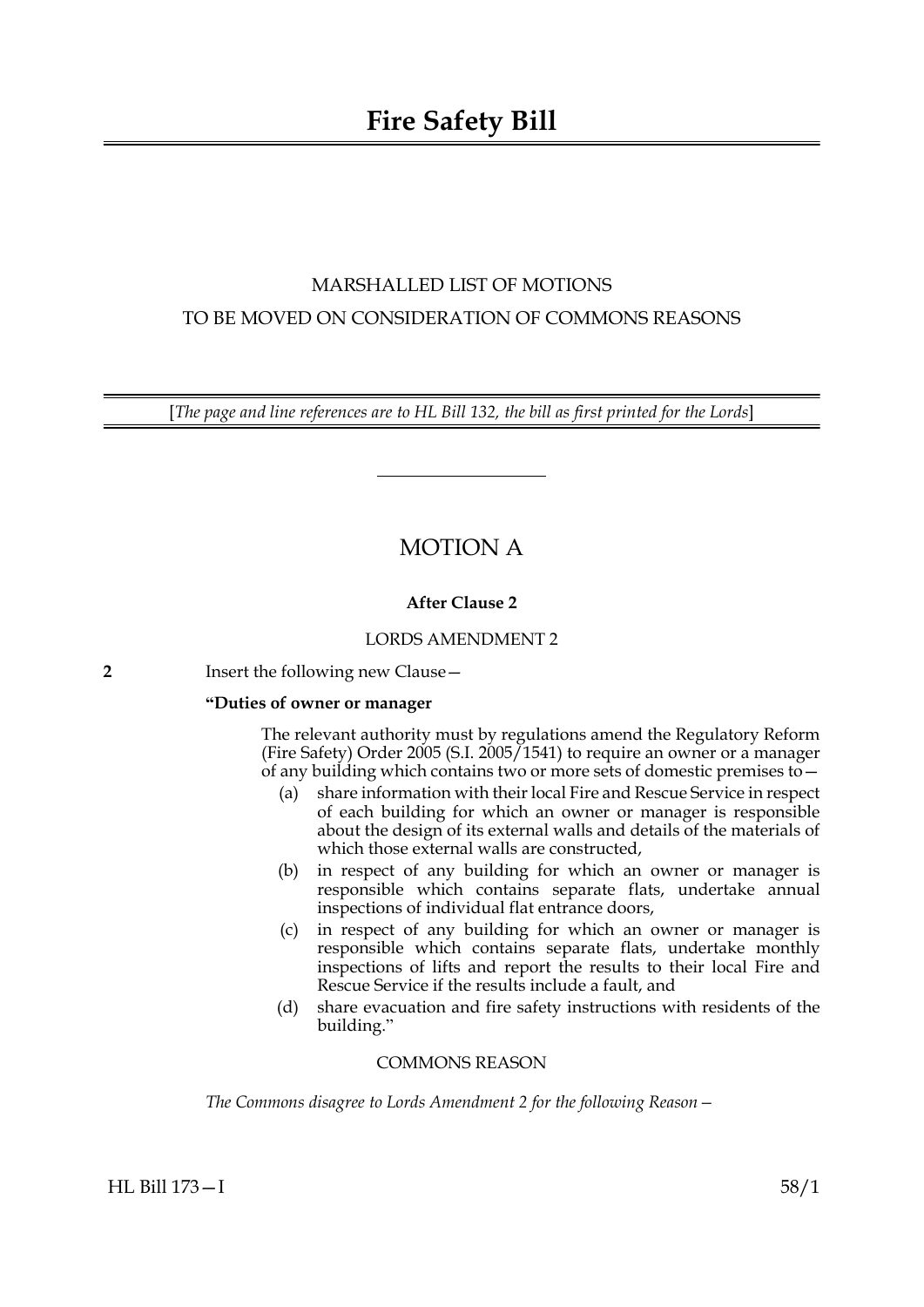- **2A** *Because the Government has announced that it intends to bring forward its own legislative proposals to address the issues mentioned in the amendment.*
- **A Lord Greenhalgh to move, That this House do not insist on its Amendment 2, to which the Commons have disagreed for their Reason 2A.**
- **A1 Lord Kennedy of Southwark to move, as an amendment to Motion A, at end insert "and do propose Amendment 2B in lieu—**
- **2B** After Clause 2, insert the following new Clause –

#### **"Legislative proposals relating to duties of owner or manager**

- (1) Within 90 days of the passing of this Act, the Secretary of State must publish draft legislation to require an owner or a manager of any building which contains two or more sets of domestic premises to—
	- (a) share information with their local Fire and Rescue Service in respect of each building for which an owner or manager is responsible about the design of its external walls and details of the materials of which those external walls are constructed,
	- (b) in respect of any building for which an owner or manager is responsible which contains separate flats, undertake annual inspections of individual flat entrance doors,
	- (c) in respect of any building for which an owner or manager is responsible which contains separate flats, undertake monthly inspections of lifts and report the results to their local Fire and Rescue Service if the results include a fault, and
	- (d) share evacuation and fire safety instructions with residents of the building.
- (2) Within 90 days of the passing of this Act, the Secretary of State must publish a statement on a proposed timetable for the passage of the draft legislation mentioned in subsection (1).
- (3) Within 120 days of the passing of this Act, the Secretary of State must publish a statement confirming whether the draft legislation mentioned in subsection (1) has progressed.""

# MOTION B

### **After Clause 2**

### LORDS AMENDMENT 3

**3** Insert the following new Clause—

### **"Public register of fire risk assessments**

- (1) The Secretary of State must, by regulations, make provision for a register of fire risk assessments made under article 9 of the Regulatory Reform (Fire Safety) Order 2005 (S.I. 2005/1541) (risk assessment).
- (2) Those regulations must provide that the register is—
	- (a) publicly available, and
	- (b) kept up-to-date.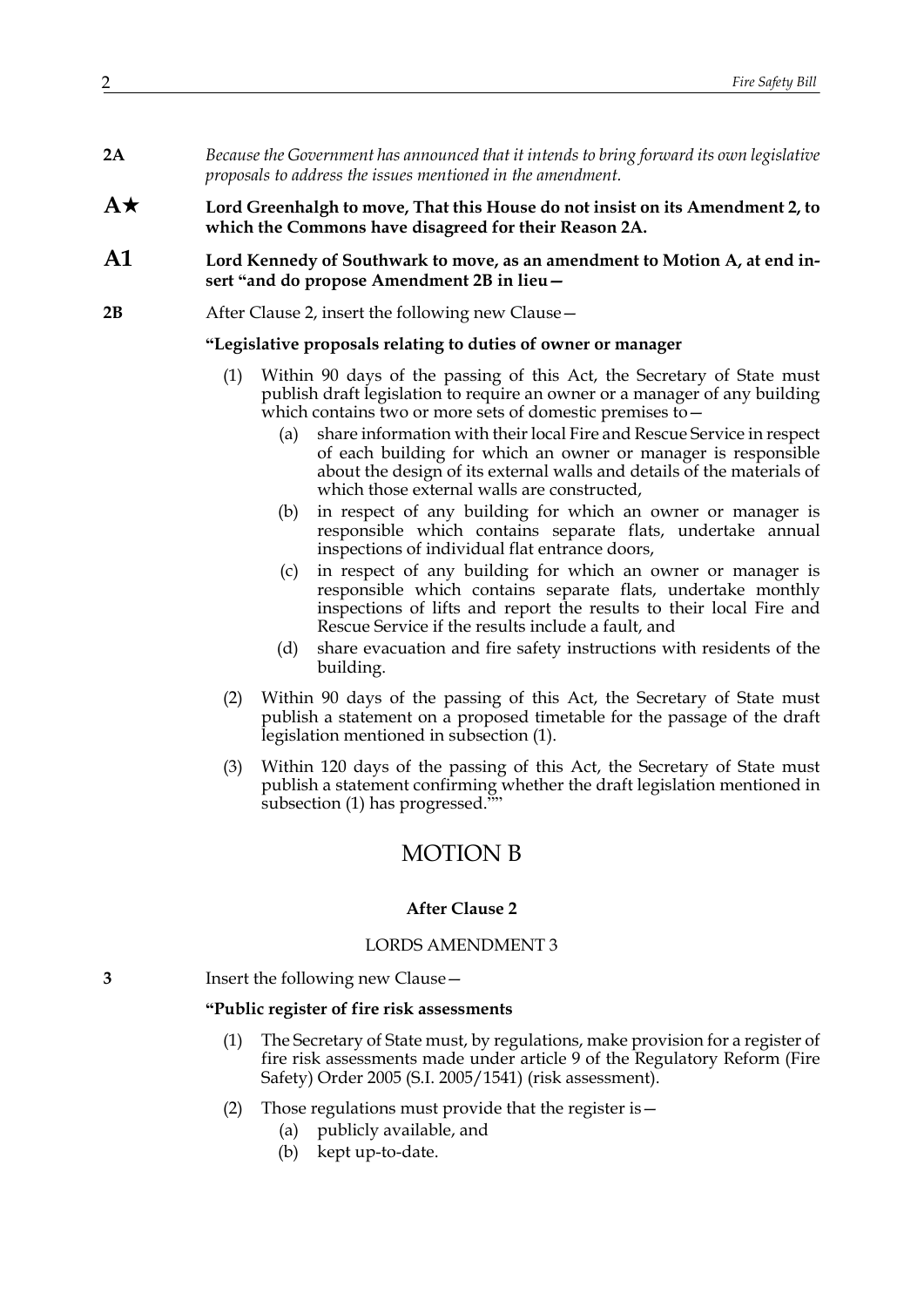- (3) Regulations under this section are—
	- (a) to be made by statutory instrument, and
	- (b) subject to annulment in pursuance of a resolution of either House of Parliament."

### COMMONS REASON

*The Commons disagree to Lords Amendment 3 for the following Reason—*

**3A** *Because it would involve a charge on public funds and the Commons do not offer any further Reason, trusting that this Reason may be deemed sufficient.*

**B**★ Lord Greenhalgh to move, That this House do not insist on its Amendment 3, to **which the Commons have disagreed for their Reason 3A.**

# MOTION C

#### **After Clause 2**

### LORDS AMENDMENT 4

**4** Insert the following new Clause—

### **"Prohibition on passing remediation costs on to leaseholders and tenants**

- (1) The owner of a building may not pass the costs of any remedial work attributable to the provisions of this Act on to leaseholders or tenants of that building.
- (2) Subsection (1) does not apply to a leaseholder who is also the owner or part owner of the freehold of the building."

### COMMONS REASON

*The Commons disagree to Lords Amendment 4 for the following Reason—*

- **4A** *Because the issue of remediation costs is too complex to be dealt with in the manner proposed.*
- **C Lord Greenhalgh to move, That this House do not insist on its Amendment 4, to which the Commons have disagreed for their Reason 4A.**
- **C1 The Lord Bishop of St Albans to move, as an amendment to Motion C, at end insert "and do propose Amendments 4B, 4C, 4D and 4E in lieu—**
- **4B** After Clause 2, insert the following new Clause—

#### **"Prohibition on passing remediation costs on to leaseholders and tenants**

- (1) The owner of a building may not pass the costs of any remedial work attributable to the provisions of this Act on to leaseholders or tenants of that building.
- (2) Subsection (1) does not apply to a leaseholder who is also the owner or part owner of the freehold of the building."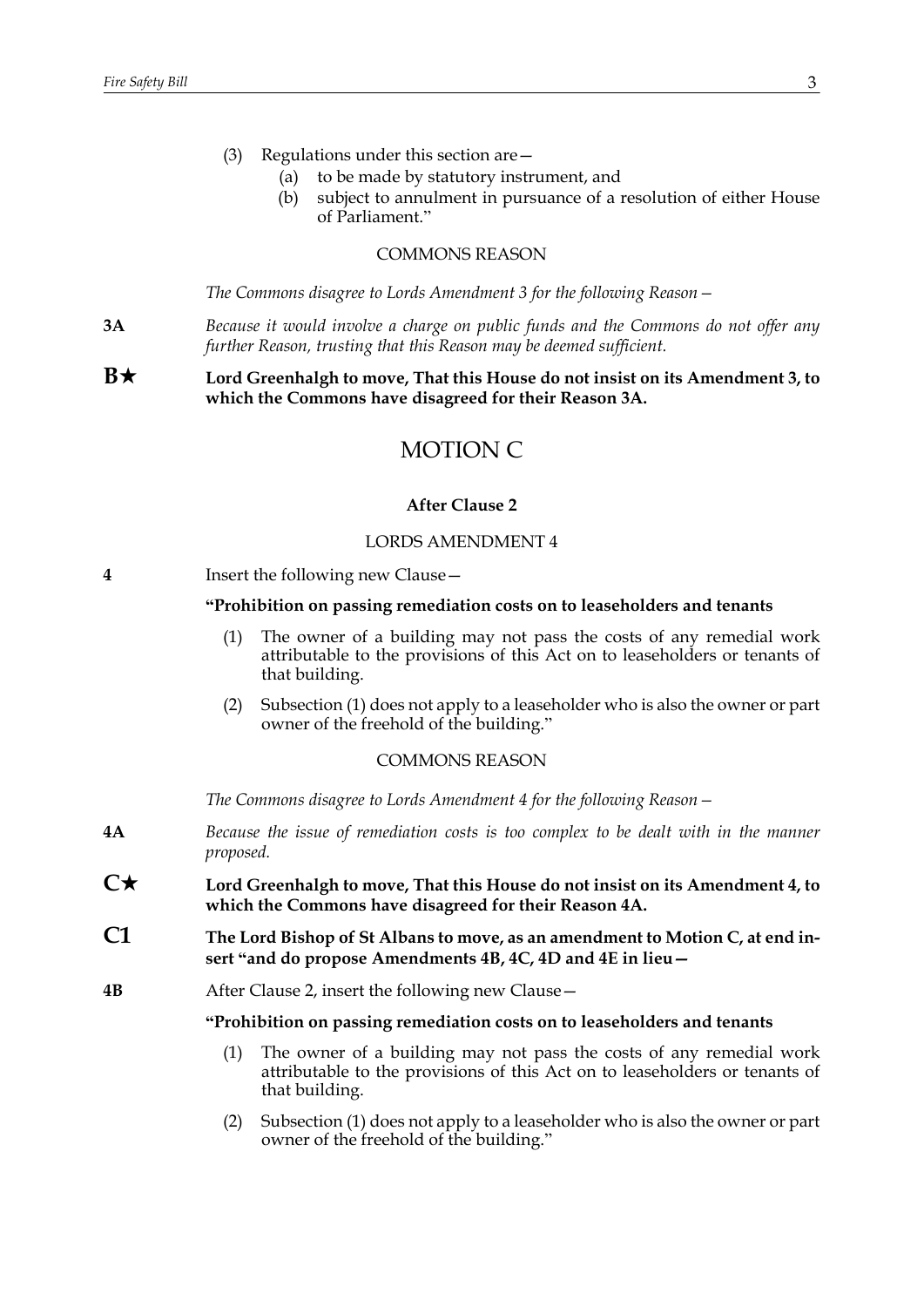**4C** After Clause 2, insert the following new Clause—

## **"Costs arising from relevant notices or risk based guidance under the Fire Safety Order**

- (1) This section applies to a long lease of a dwelling in a relevant building.
- (2) This section applies—
	- (a) where a notice has been served by an enforcing authority under article 28, article 29 or article 30 of the Fire Safety Order; or
	- (b) where a responsible person carries out works on the basis that they are required or said to be required by the risk based guidance issued by the Secretary of State under article 50 of the Fire Safety Order.
- (3) In the lease there is an implied covenant by the lessor, or any third party to the lease, that the lessor or third party shall not recover from the lessee any amount in respect of the costs of works under subsection (2) where the works are to remedy any defect, risk or issue that predated the first grant of a long lease of the dwelling.
- (4) Subsection (3) does not apply where the works are to repair a deterioration in original condition.
- (5) Subsection (3) does not apply to any interest or shareholding the lessee may have in any superior lessor or freeholder.
- (6) This section does not apply to commonhold land.
- (7) "Dwelling" has the meaning given by section 112 of the Commonhold and Leasehold Reform Act 2002 and "long lease" has the meaning given by sections 76 and 77 of that Act, save that, in the case of a shared ownership lease, it is irrelevant whether or not the tenant's total share is 100%."
- **4D** After Clause 2, insert the following new Clause—

### **"Restriction on contracting out of section (***Costs arising from relevant notices or risk based guidance under the Fire Safety Order***)**

 A covenant or agreement, whether contained in a long lease to which section (*Costs arising from relevant notices or risk based guidance under the Fire Safety Order*) applies or in an agreement collateral to such a long lease, is void in so far as it purports—

- (a) to exclude or limit the obligations of the lessor or the immunities of the lessee under that section, or
- (b) to authorise any forfeiture or impose on the lessee any penalty, disability or obligation in the event of the lessee enforcing or relying upon those obligations or immunities."
- **4E** Clause 3, page 2, line 28, at end insert—
	- "( ) Sections (*Costs arising from relevant notices or risk based guidance under the Fire Safety Order*) and (*Restriction on contracting out of section (Costs arising from relevant notices or risk based guidance under the Fire Safety Order*)) shall each come into force on the same day as section 1 comes fully or partially into force in respect of any premises in England.""

## **C2 Baroness Pinnock to move, as an amendment to Motion C, at end insert "and do propose Amendment 4F in lieu—**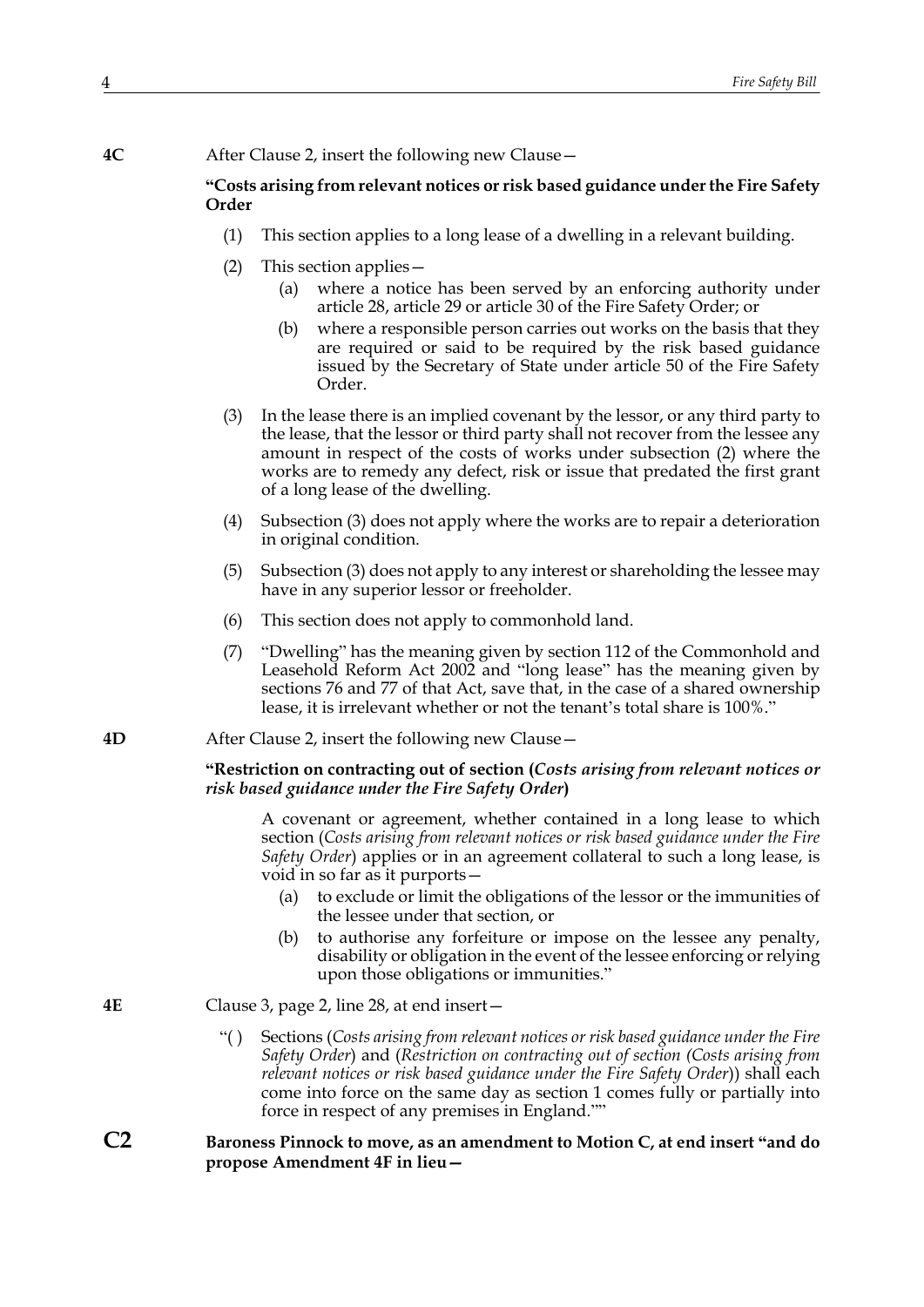**4F** After Clause 2, insert the following new Clause—

### **"Prohibition on passing remediation costs on to leaseholders and tenants**

- (1) The Secretary of State must design and implement a scheme to reassign the costs of any remediation work arising from the provisions of this Act borne by leaseholders or tenants to bodies including but not limited to the building owner, freeholder or developer.
- (2) The owner of a building may not pass on the costs of any remediation work referred to in subsection (1) through the request of increased service payments from the leaseholders or tenants of that building.
- (3) Subsections (1) and (2) do not apply to a leaseholder who is also the owner or part owner of the freehold of the building.""